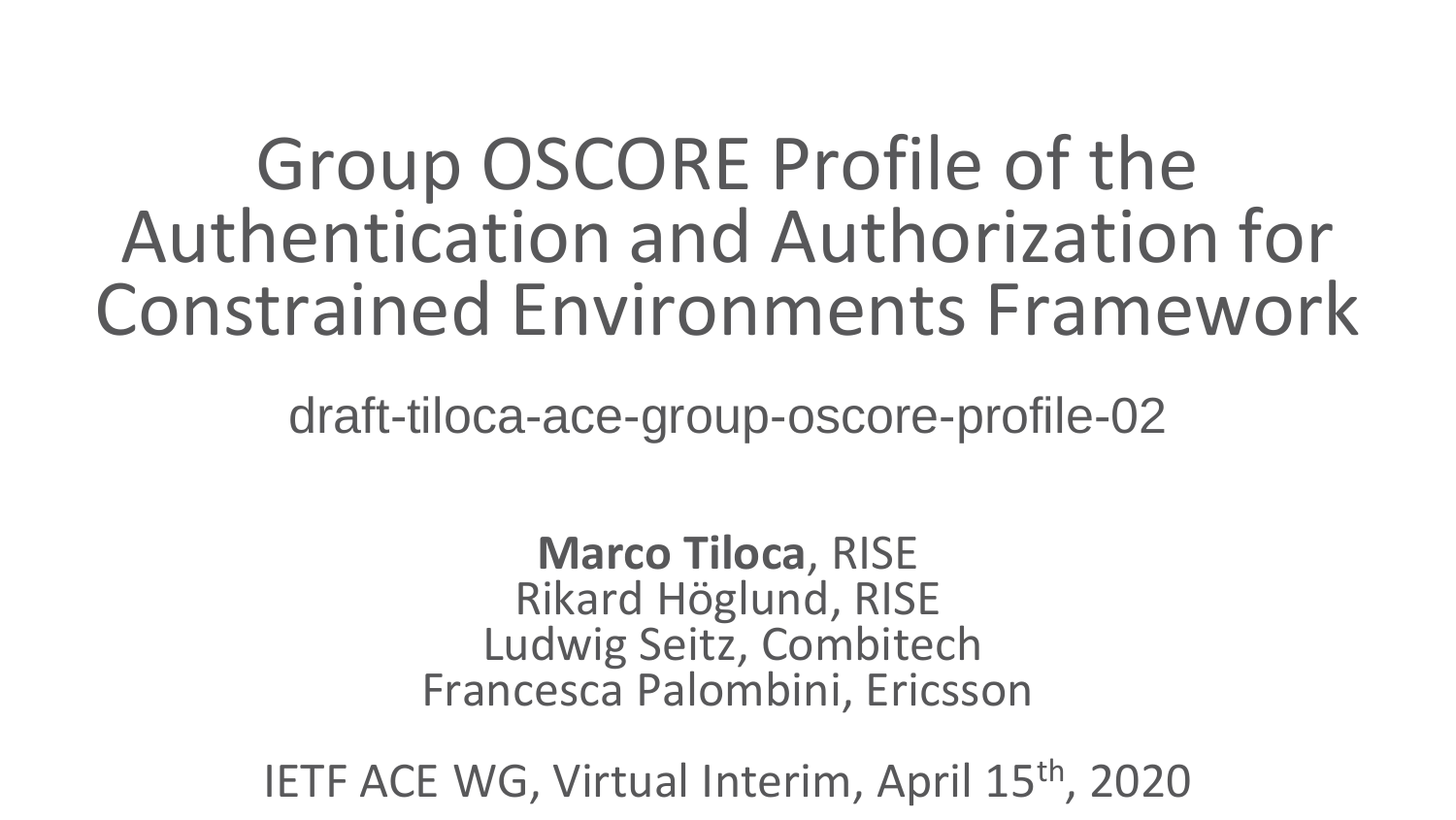### **Motivation**

- › Application scenarios with group communication
	- Group OSCORE provides security also over multicast
	- What about access control for resources at group members ?
- › For very simple use cases
	- Straightforward and plain access control may be just fine
	- Joining the security group is enough to access resources
	- Any group member can do anything at any other group members' resource
- › For more complicated use cases
	- Different clients should have different access rights
	- Creating (many) more groups poorly scales and is hard to manage
		- › Changing access rights means changing group and perform rekeying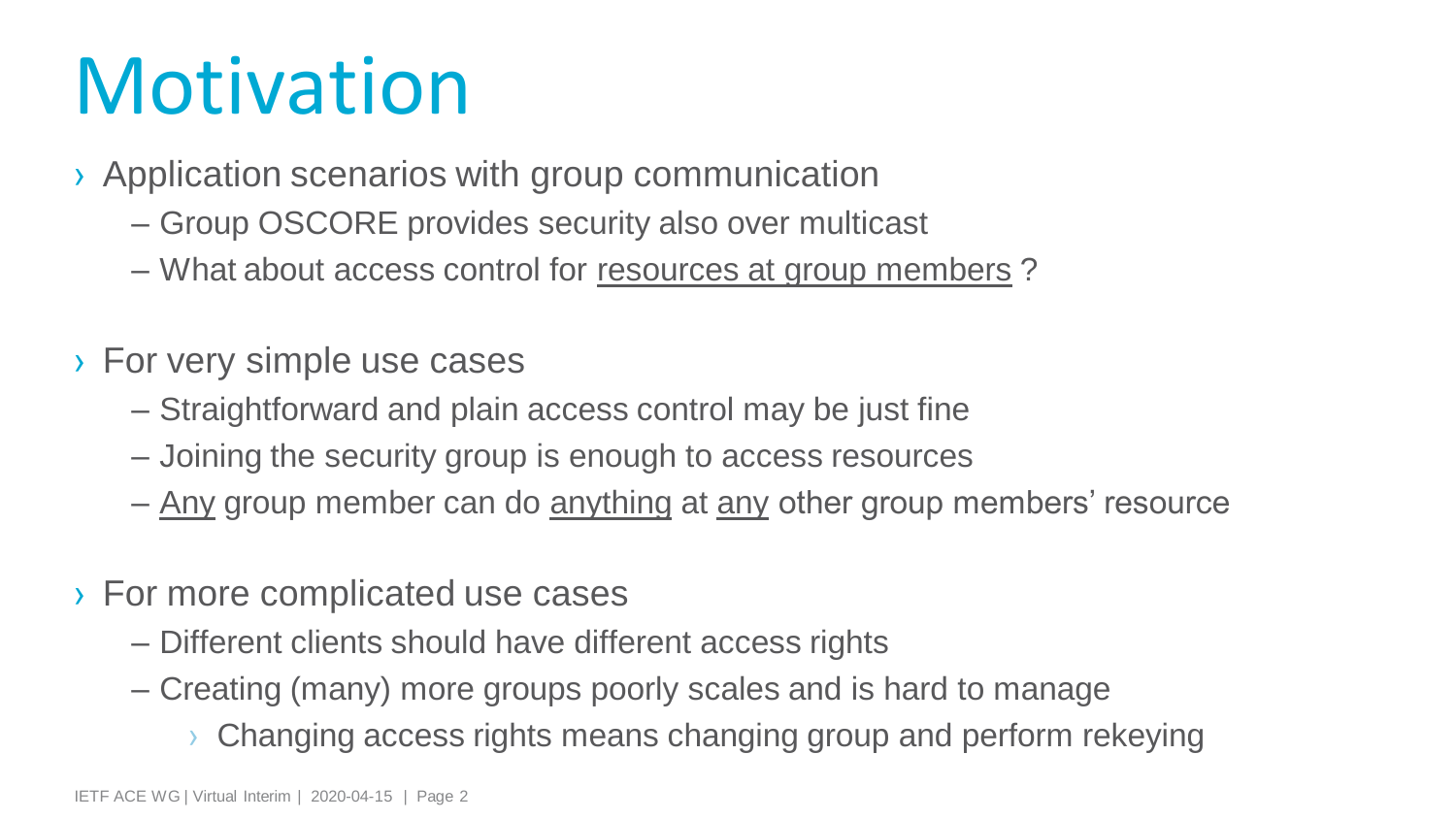### Use cases

- › Simple groups of smart locks
	- Some clients should only check the lock status
	- Some clients can both check and change the lock status
	- The smart locks should be servers only, i.e. cannot lock/unlock each other
- › Building automation (BACnet)
	- Light switch (Class C1): issue only low-priority commands
	- Fire panel (Class C2): issue all commands, set/unset high-priority level
	- C1 cannot override C2 commands, until C2 relinquishes high-priority control
	- Goal 1: limit execution of high-priority commands to C2 clients only
	- Goal 2: prevent a compromised C1 client to lock-out normal control

### › Use ACE to enforce fine-grained access control. However …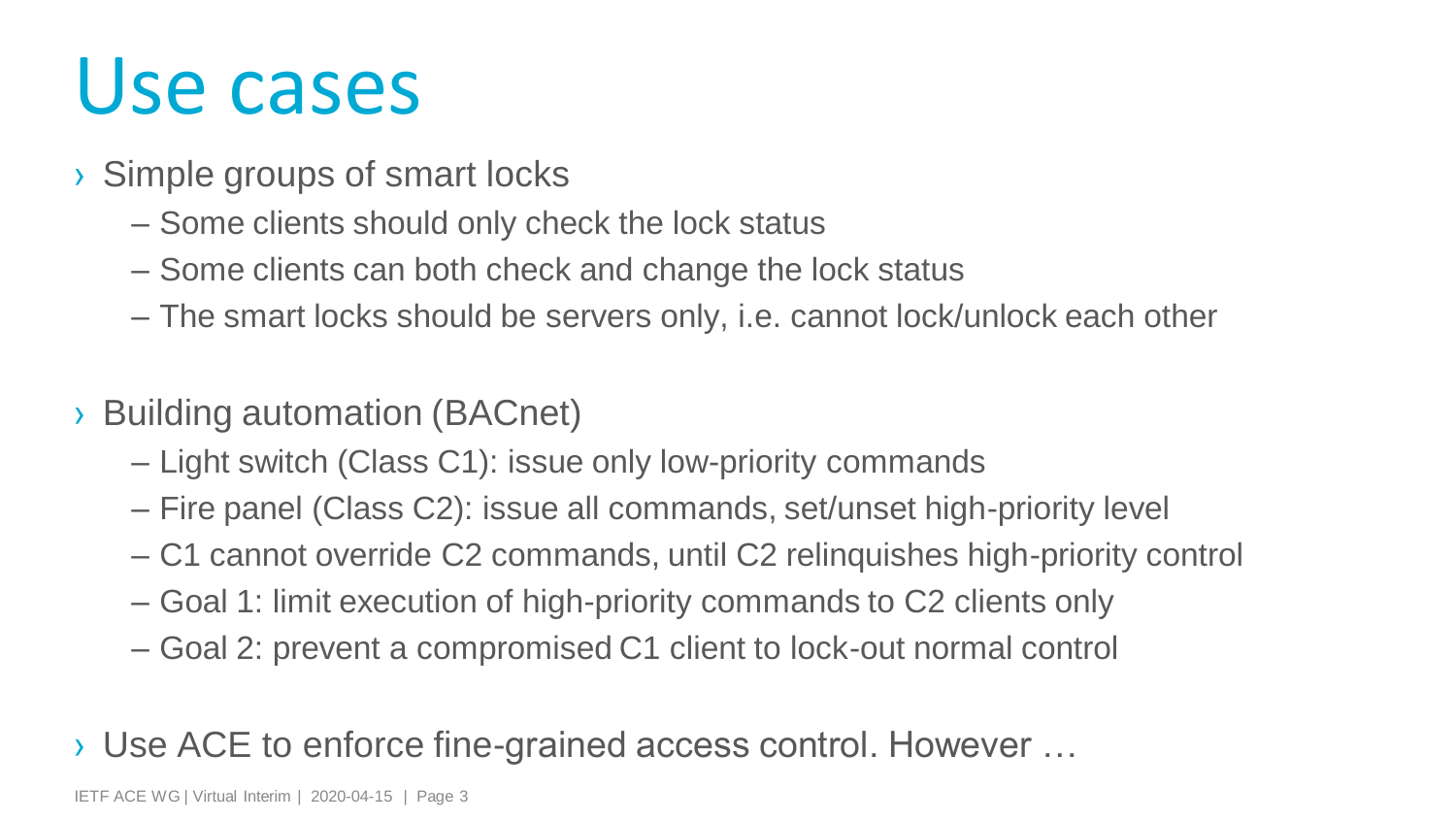### Problem

### › Every current profile of ACE

- Does not cover secure group communication between C and RSs
- Relies on a single security protocol between C and RS

- › OSCORE profile
	- C and RS must use OSCORE
	- The Token is bound to the OSCORE Security Context
	- Group OSCORE is simply not admitted

› We cannot use Group OSCORE and ACE-based access control of resources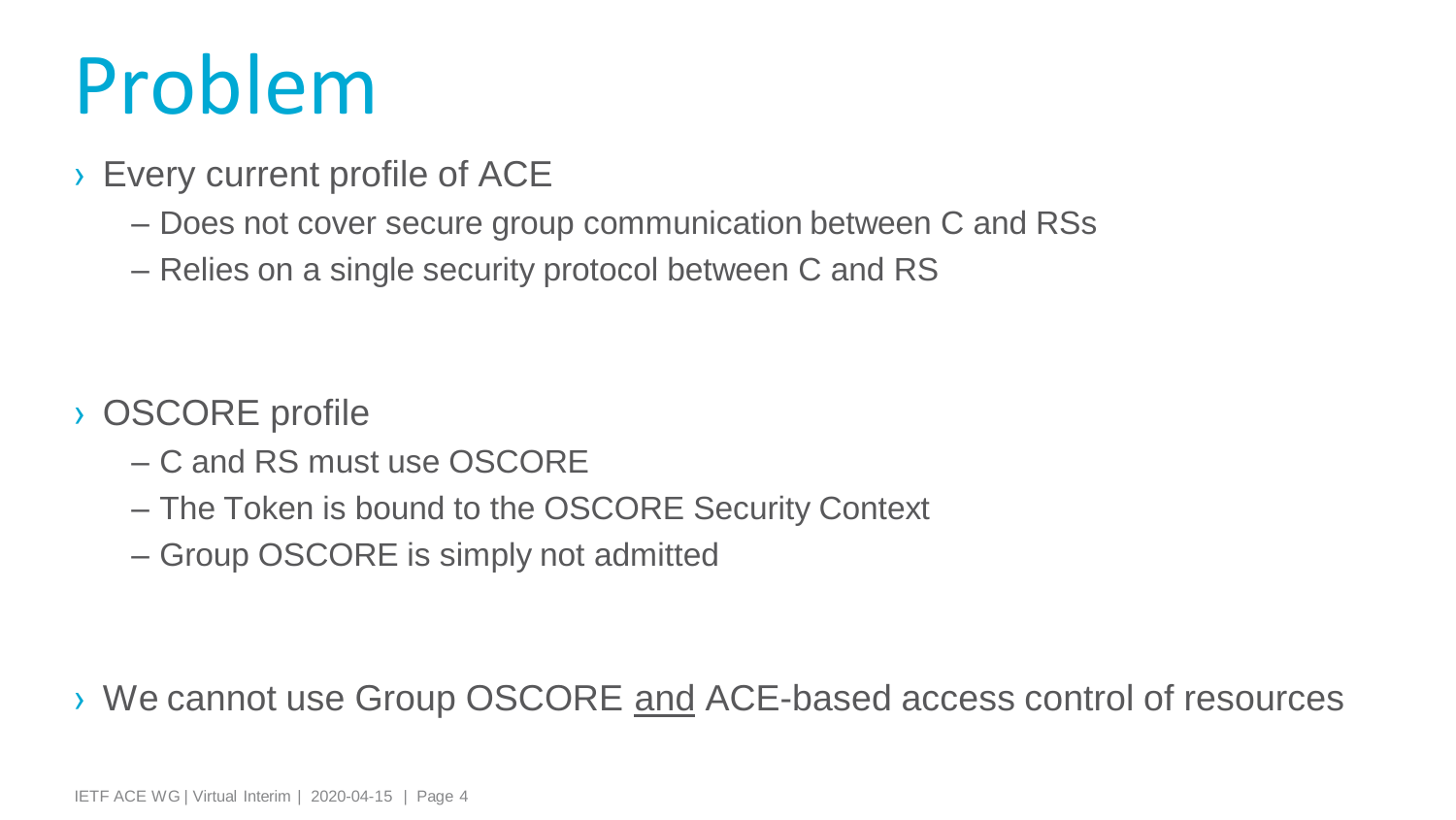### Contribution

- › New Group OSCORE profile of ACE
	- Group OSCORE as security protocol between C and RS
	- ACE-based access control among group members
		- $\rightarrow$  The group joining has to happen first
	- The Access Token is bound also to the group context
- › Properties
	- Proof-of-Possession of the client signature key
		- › Use the Client"s public key, to verify the signature of Group OSCORE messages
	- Proof-of-Group-Membership for the exact Client
		- $\rightarrow$  Token bound to the group context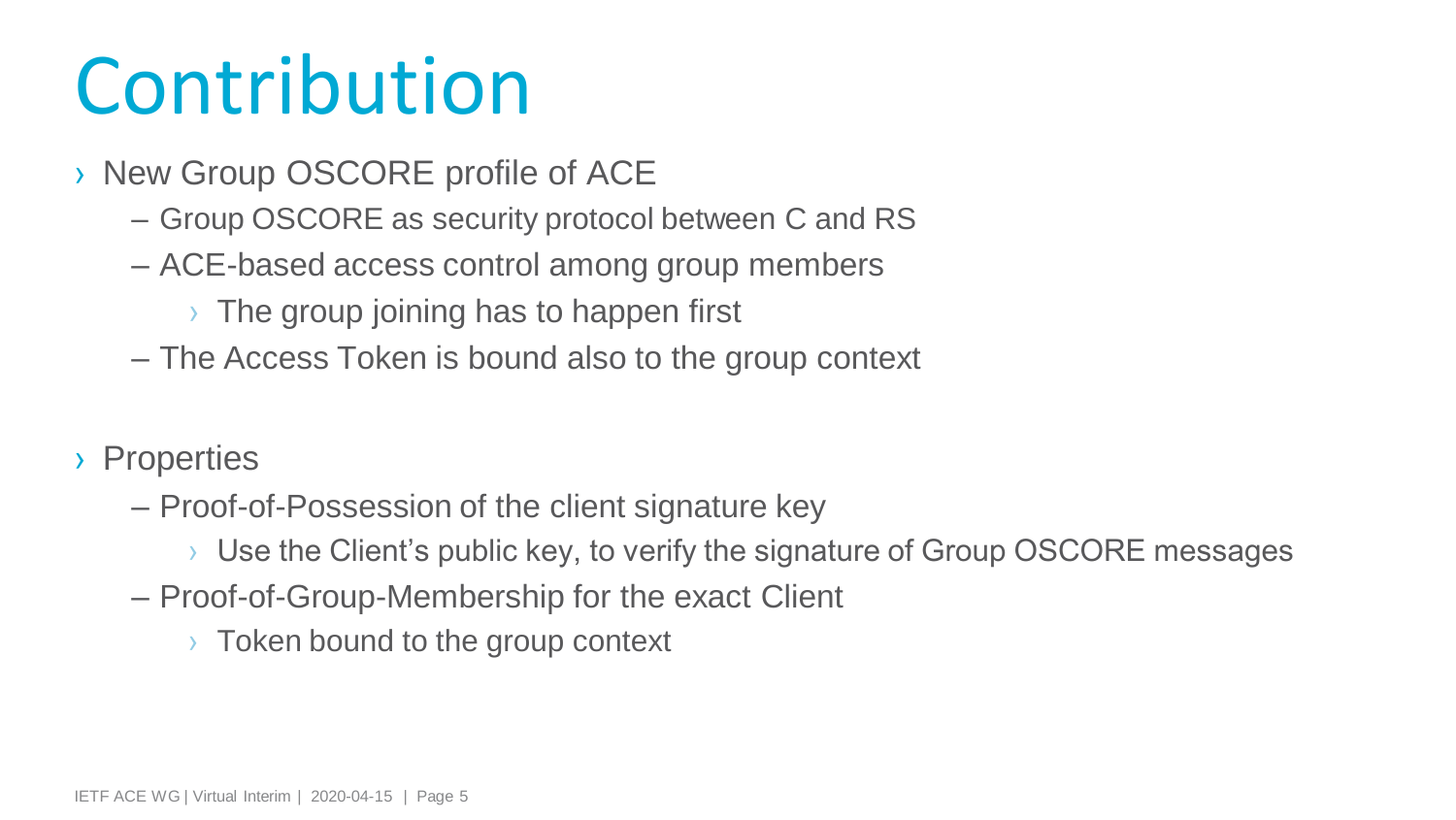### Updates from -01

- › Clarified event timeline Requested by Ben at IETF 106
	- Nodes have to join the OSCORE group first
		- › That requires access control at the Group Manager
		- › Out of scope for this document, defined in *ace-key-groupcomm-oscore*
	- This profile focuses on access control among current group members
- › Simplified profile Thanks Göran!
	- Current document body: Group OSCORE as only security protocol
	- The Client"s public key used in the group acts as actual PoP key
	- Message format and examples adapted accordingly
- › New Appendix "Dual mode"
	- Essentially the document body of -01, building on the OSCORE profile
	- Both OSCORE and Group OSCORE are used as security protocol
	- A newly established OSCORE context is bound to the group context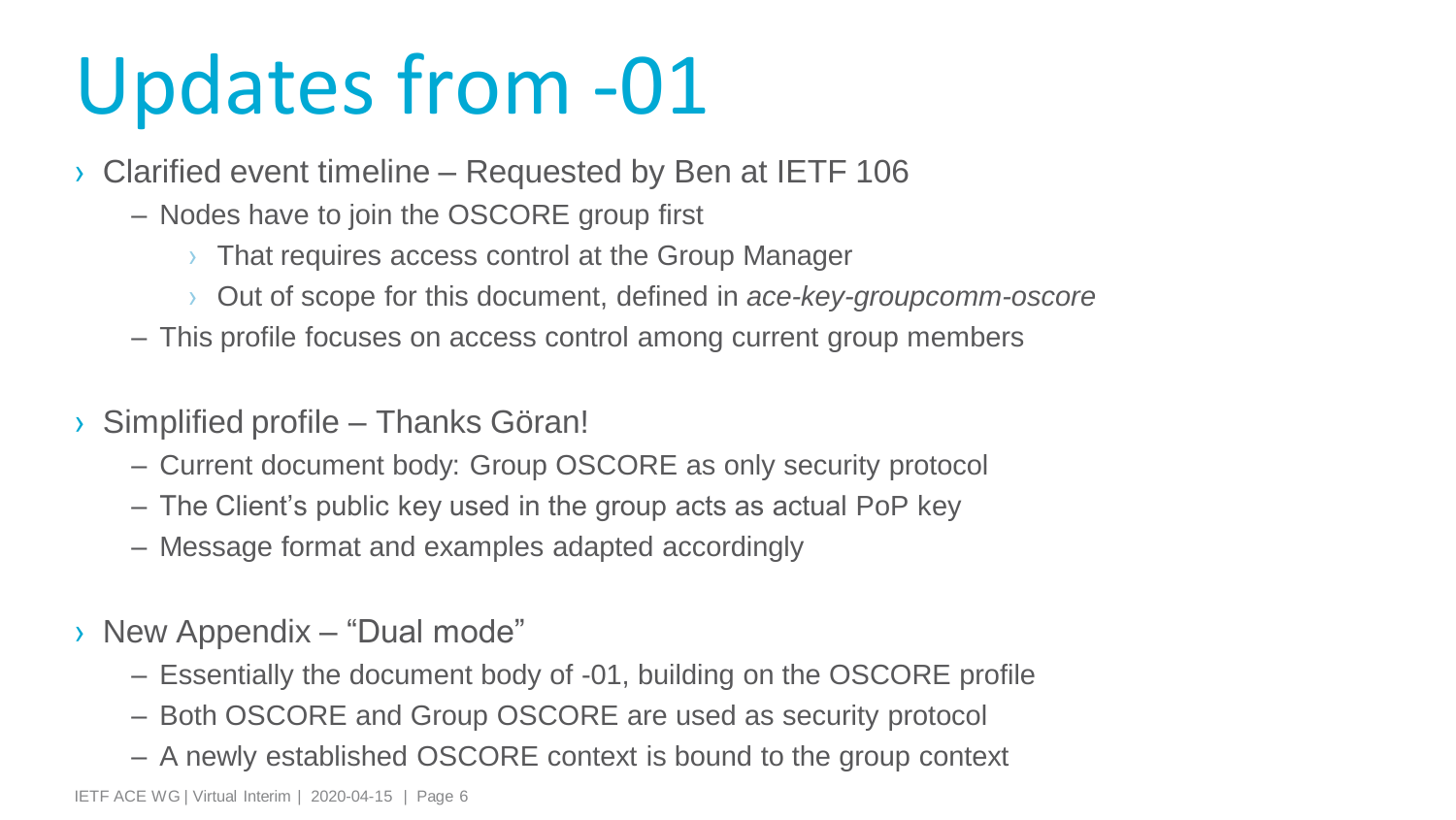### Protocol overview

- › The C-to-AS Access Token Request includes also:
	- 'context id': Group ID ('kid context') of the OSCORE group
	- 'salt\_input': Client Sender ID ('kid') in the OSCORE group
	- 'req\_cnf': Client's public key in the OSCORE group
	- 'client cred verify': Client's signature
- > Signature in 'client cred verify'
	- Computed with the signing key in the OSCORE group

```
Header: POST (Code=0.02)
Uri-Host: "as.example.com"
Uri-Path: "token"
Content-Format: "application/ace+cbor"
Payload:
  "audience" : "tempSensor4711",
  "scope" : "read",
  "context_id": h'abcd0000',
   'salt input" : h'00',
  "req_cnf" : {
    "COSE Key" : {
      "kty" : EC2,
      "\text{crv}" : P-256,
      "x" : h'd7cc072de2205bdc1537a543d53c60a6acb62eccd890c7fa
              27c9e354089bbe13'.
      "v" : h'f95e1d4b851a2cc80fff87d8e23f22afb725d535e515d020
               731e79a3b4e47120'\cdot"client_cred_verify" : h'...'
  (signature content omitted for brevity),
```
**Access Token Request**

- › What does the Client sign?
	- If **(D)TLS** is used between C and AS, sign an exporter value (Section 7.5 of RFC 8446)
	- If **OSCORE** is used between C and AS, sign PRK = HMAC-Hash(x1 | x2, IKM)
		- $\rightarrow$  x1 = Context ID of the C-AS context;  $x^2$  = Sender ID of C in the C-AS context
		- › IKM = OSCORE Master Secret of the C-AS context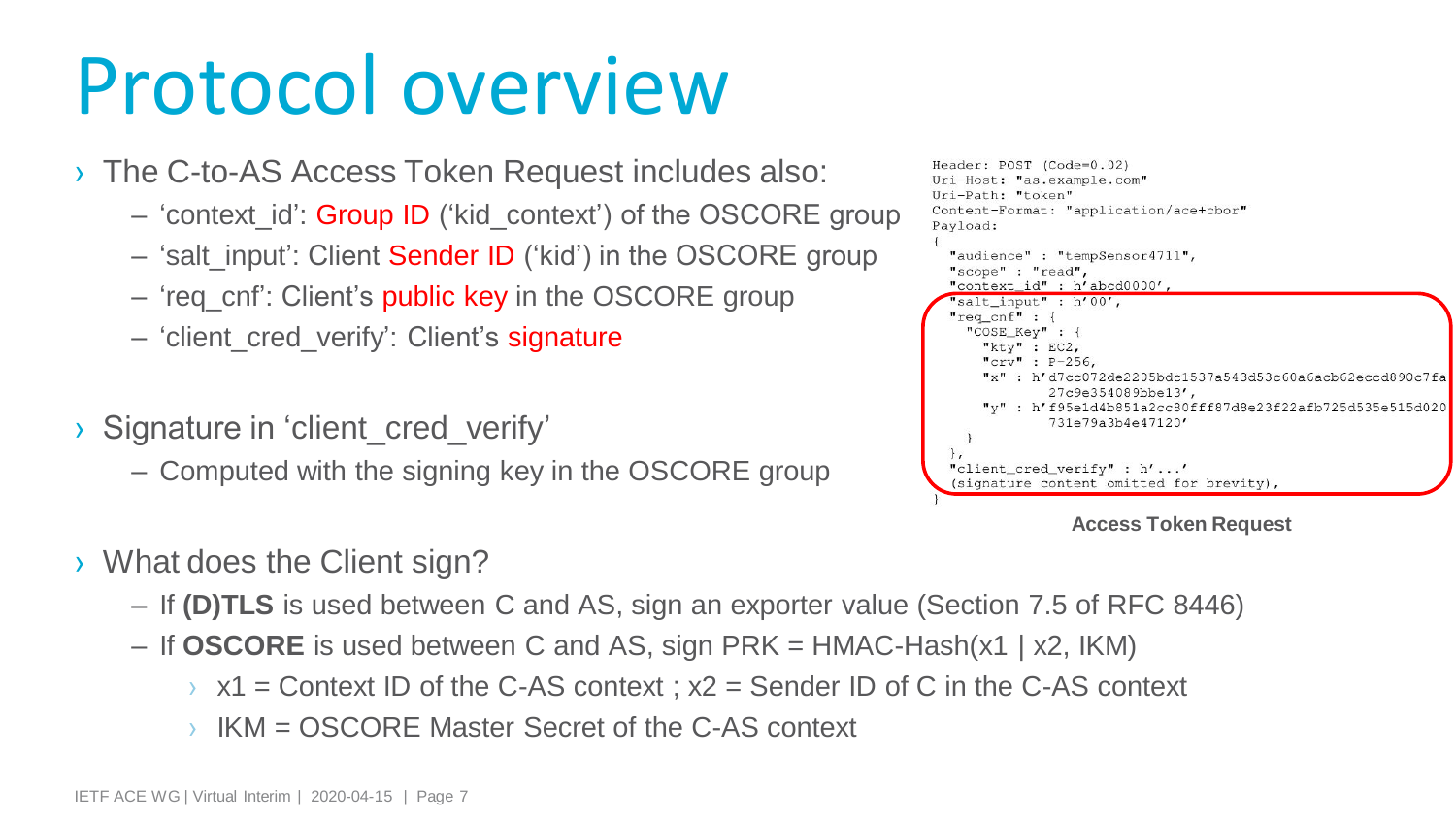### Protocol overview (ctd.)

- › The AS-to-C Access Token Response includes also:
	- "profile" : "coap\_group\_oscore"
- › The Access Token includes also:
	- "cnf": Client"s Public Key in the Group
	- 'salt input' : **Sender ID** of C in the group
	- "contextId\_input" : Group ID of the group
- › Token POST and response
	- RS checks the public key of C with the Group Manager
	- RS stores
		- › Access Token;
		- › Group ID; Sender ID of C in the group; C Public Key
	- Another group member cannot impersonate C

```
Header: Created (Code=2.01)
Content-Type: "application/ace+cbor"
Payload:
  "access token": h'a5037674656d7053656e73...'
   (remainder of CWT omitted for brevity),
  "profile" : "coap_group_oscore",
  "expires_in": 3600,
```
**Access Token Response**



**Access Token**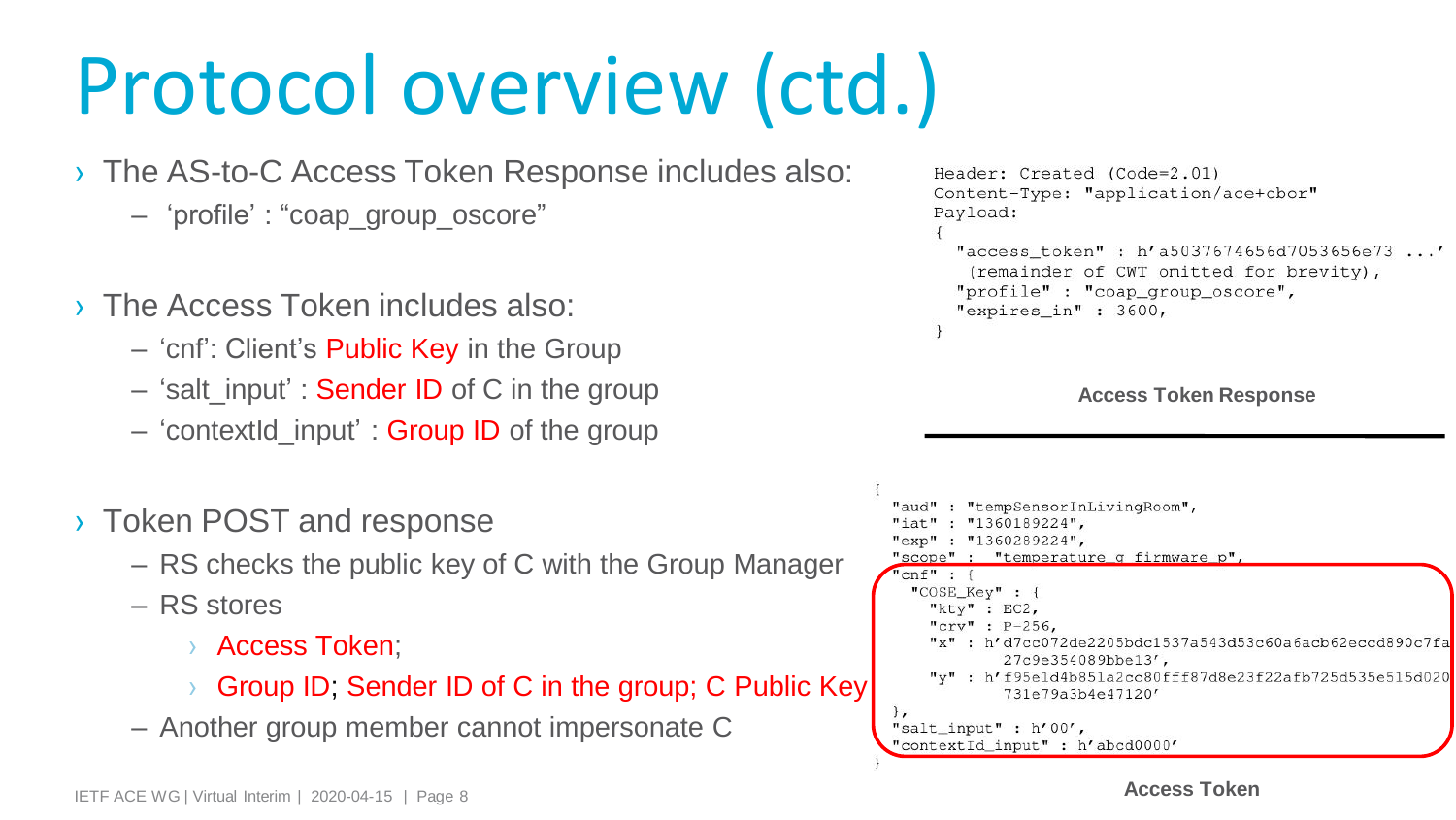C – RS1 pairing abcd0000: Group ID ('kid') of C in the OSCORE group<br>abcd0000: Group ID ('kid\_context) of the OSCORE group **abcd0000**: Group ID ('kid\_context) of the OSCORE group

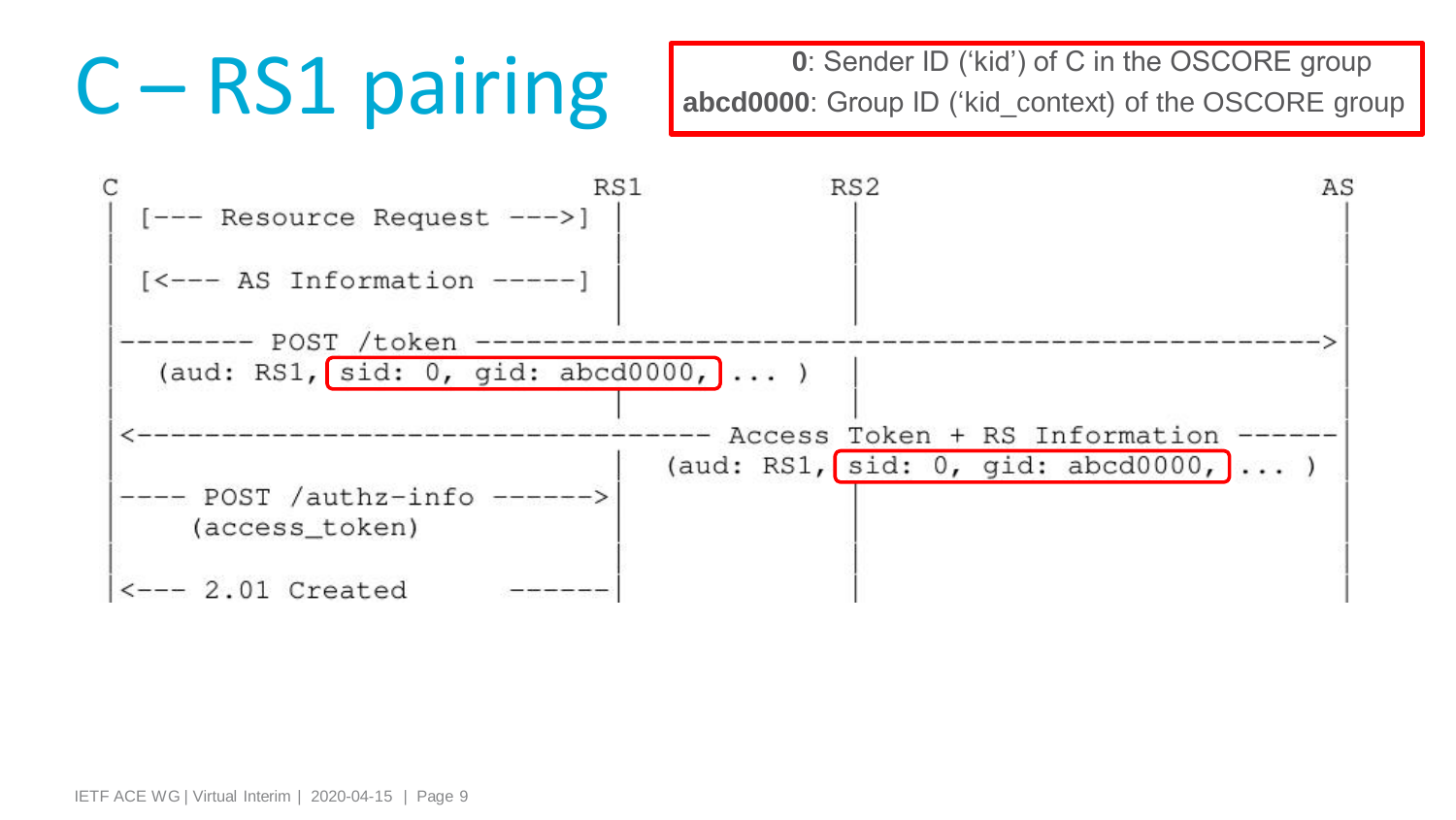C – RS2 pairing abcd0000: Group ID ('kid') of C in the OSCORE group<br>abcd0000: Group ID ('kid\_context) of the OSCORE group abcd0000: Group ID ('kid\_context) of the OSCORE group

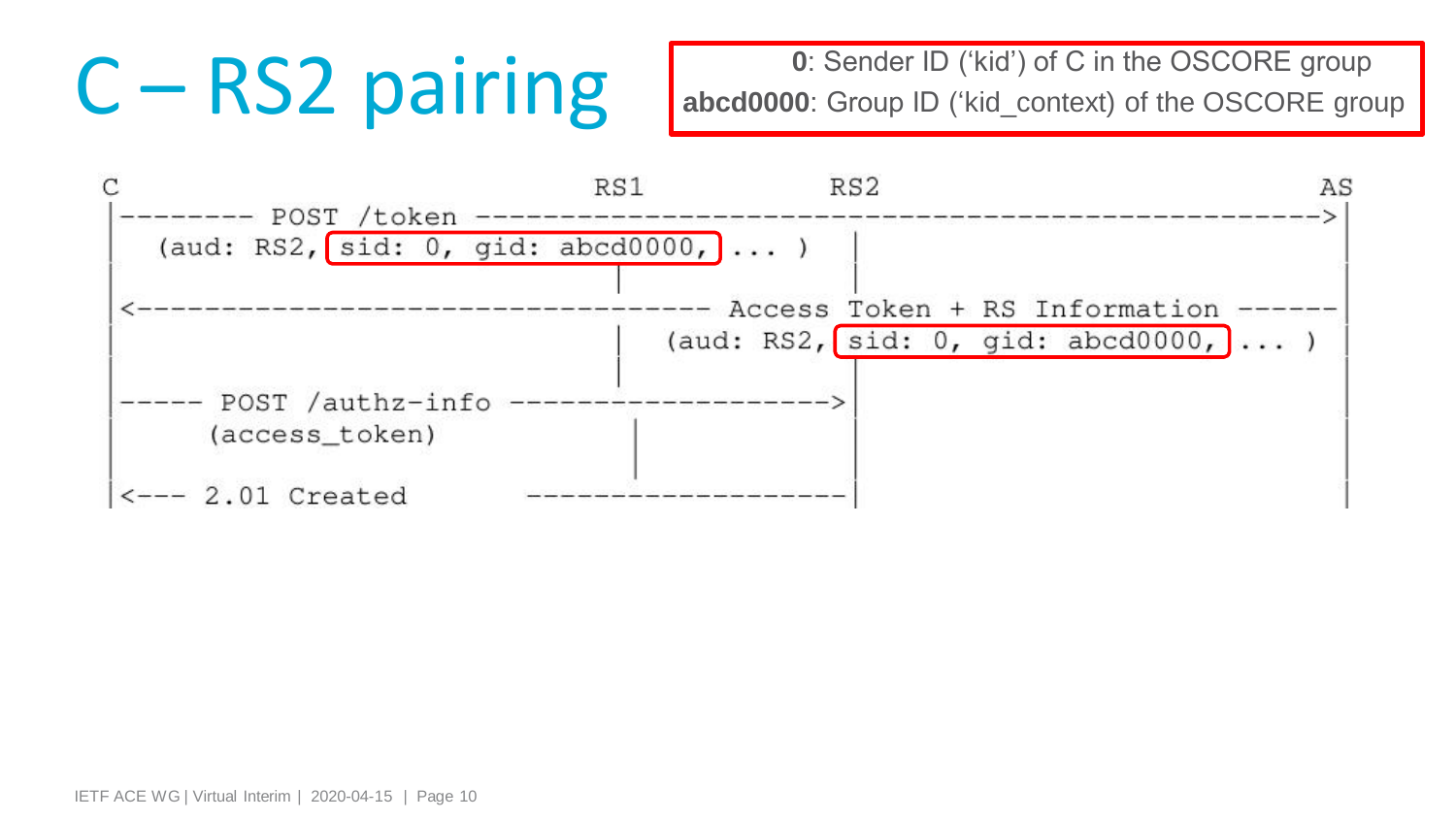C – {RS1,RS2} **Dender ID** ('kid') of C in the OSCORE group **C** – {RS1,RS2} **Dender ID** ('kid\_context) of the OSCORE group abcd0000: Group ID ('kid\_context) of the OSCORE group



- › C can access RS1 and RS2 resources, as per the posted Access Token
- › Proof-of-possession achieved when receiving a Group OSCORE message
	- Signature verification, using the Client"s public key from the Access Token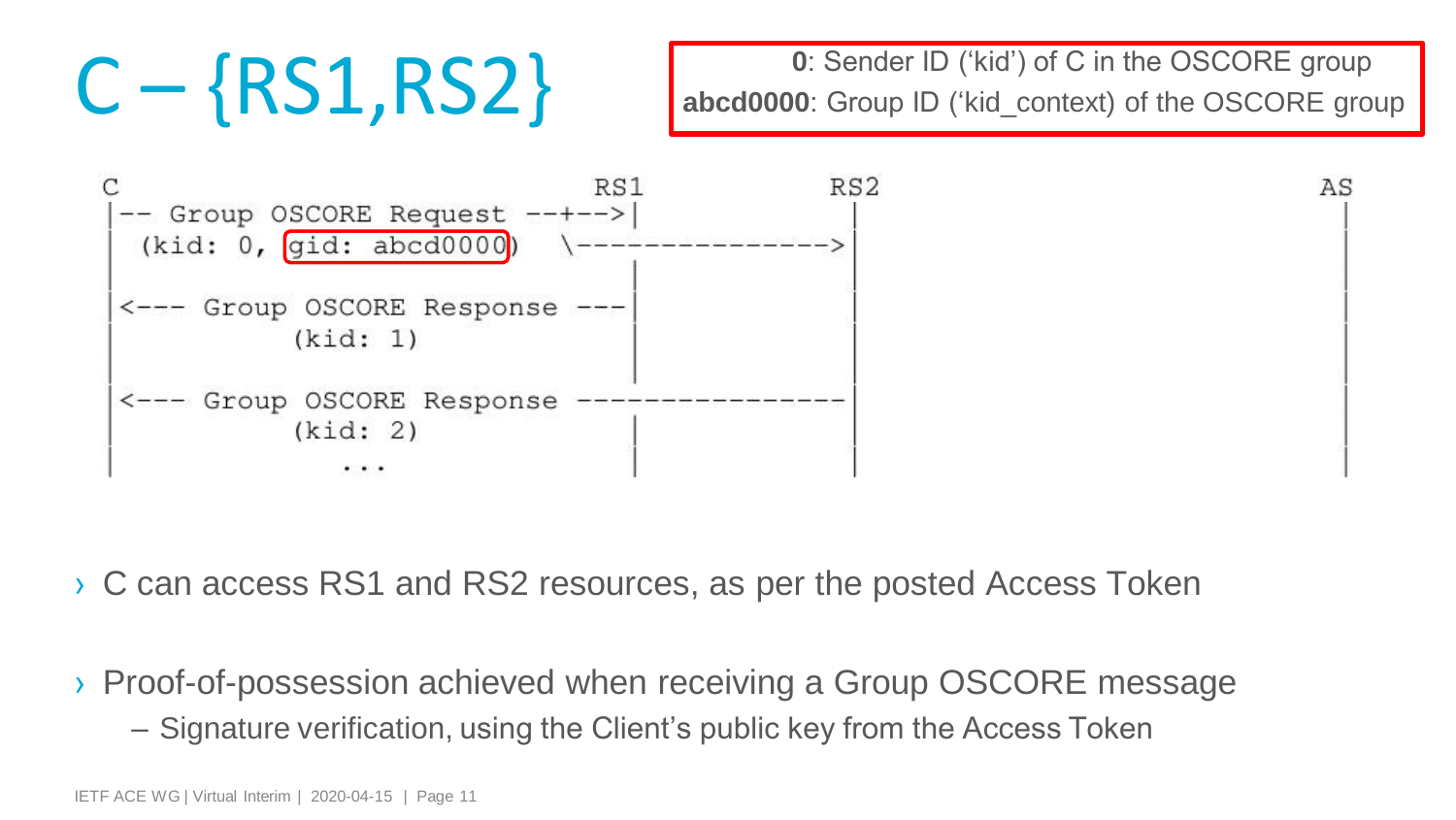### Summary

› New ACE profile for secure group communication

- Group OSCORE as security protocol
- ACE-based access control among group members
- The Access Token is bound also to the group context
- Appendix: "Dual mode" for OSCORE + Group OSCORE
- › Next steps
	- Align with latest Group OSCORE (PoP through signature/pairwise mode)
	- Guidelines on later running the OSCORE profile with the same RS

### › Need for document reviews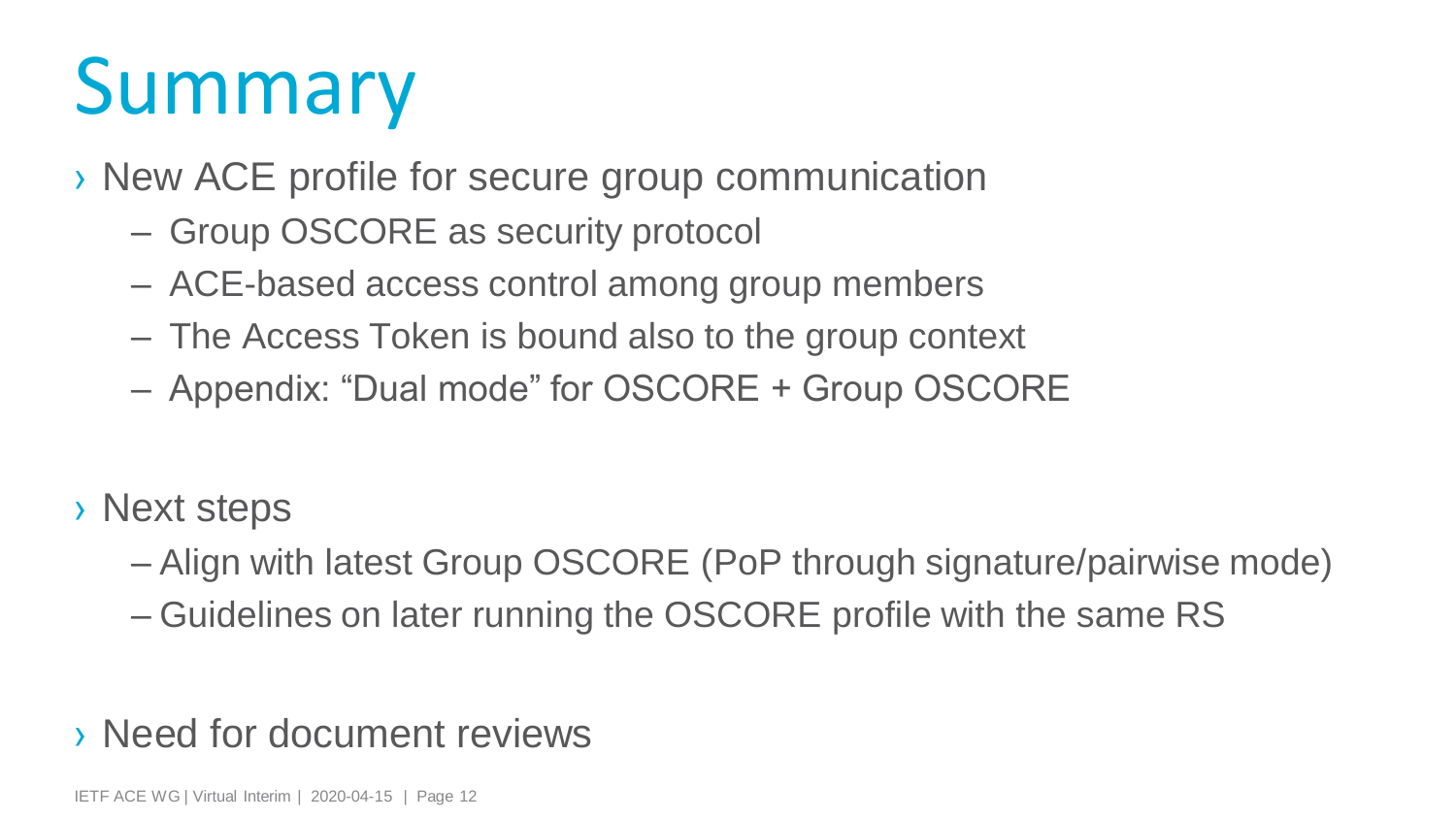# Thank you!

# Comments/questions?

[https://gitlab.com/crimson84/draft-tiloca-ace-group-oscore-profile](https://gitlab.com/crimson84/draft-tiloca-core-observe-responses-multicast)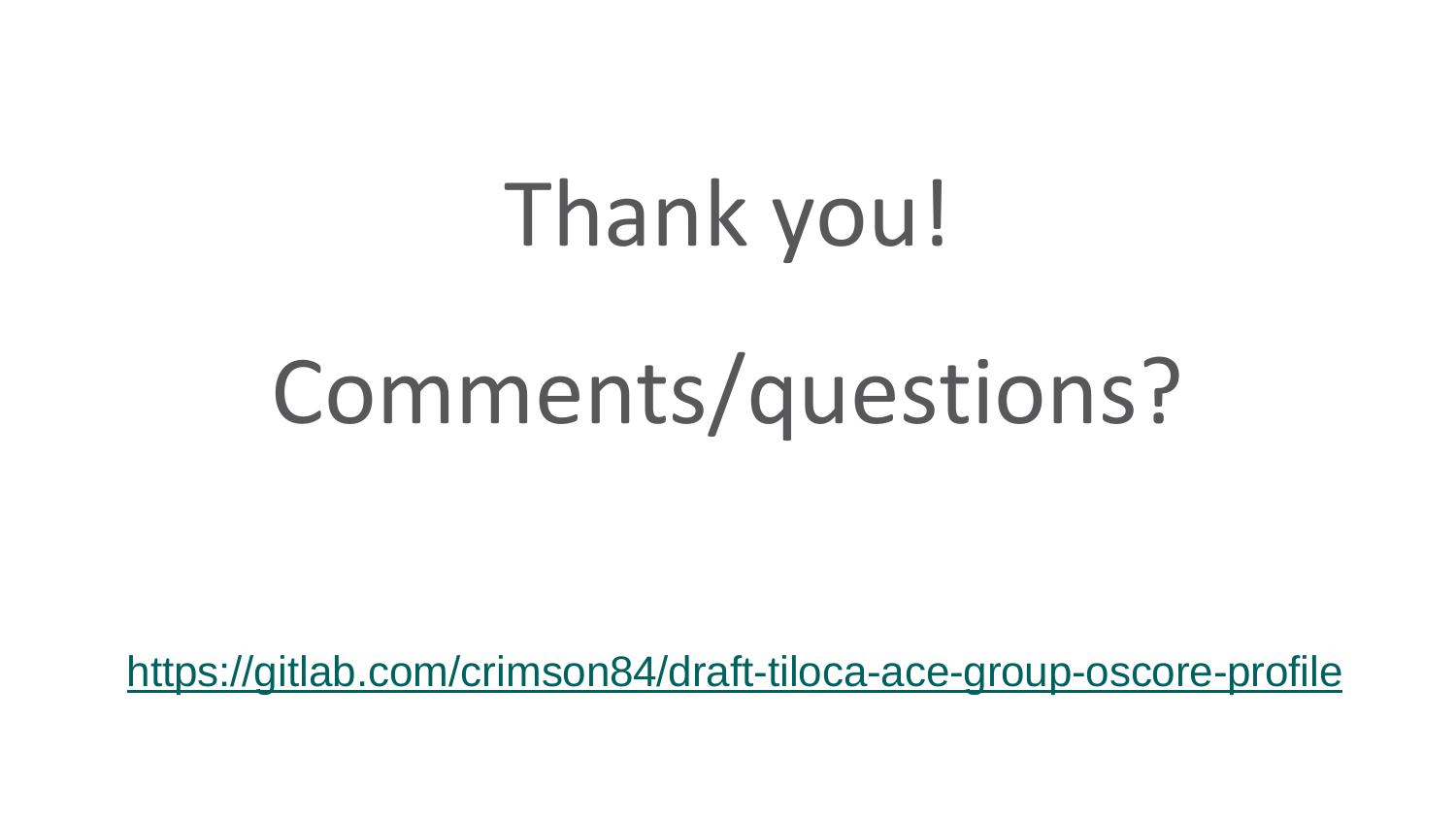# Backup

## "Dual mode"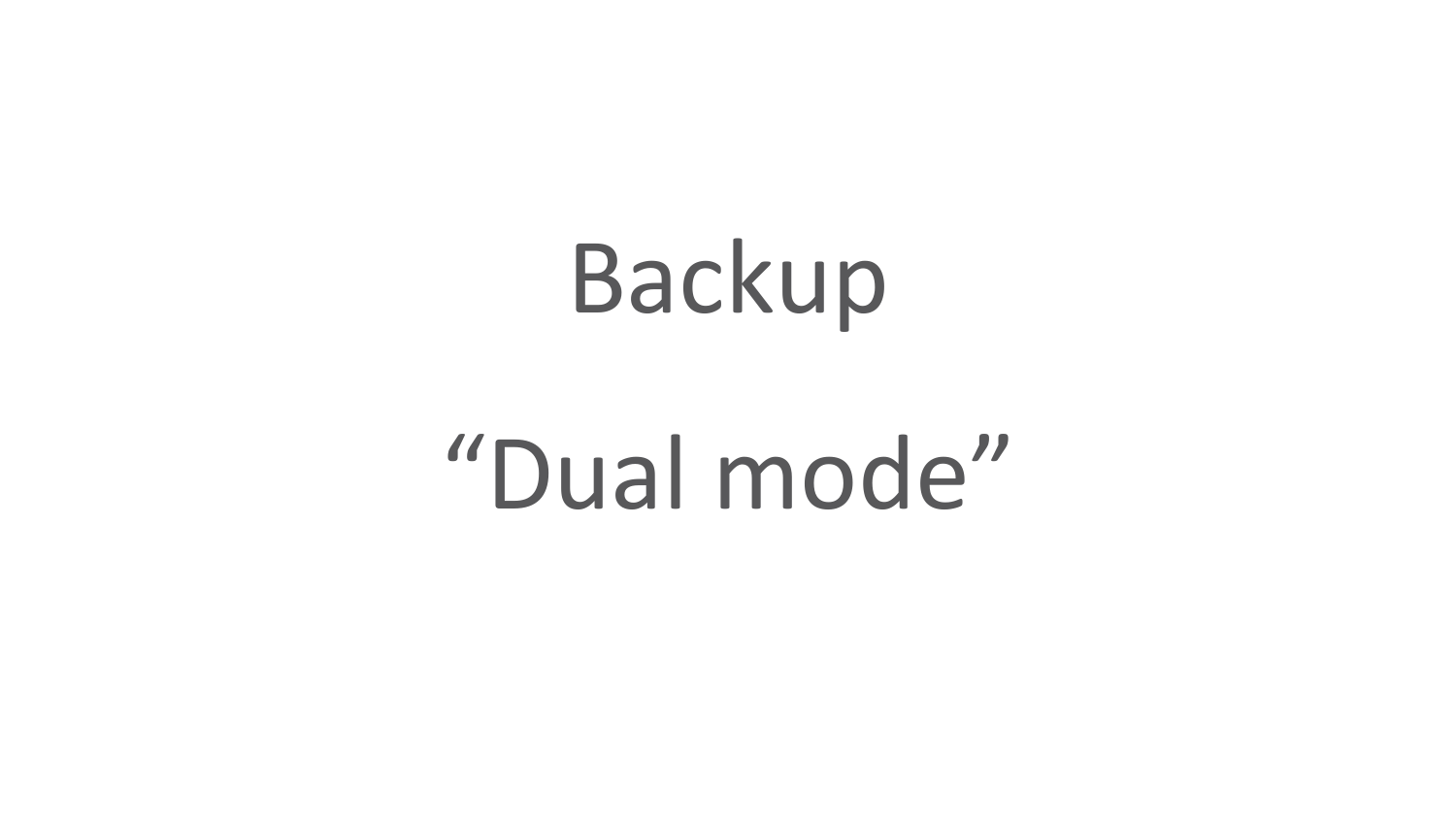### Overview – Δs from OSCORE profile

- › The C-to-AS Access Token Request includes also:
	- Content-Format: "application/ace+cbor" – 'context id': Group ID ('kid context') of the OSCORE group Payload:
	- 'salt\_input': Client Sender ID ('kid') in the OSCORE group
	- 'client\_cred': Client's public key in the OSCORE group
	- 'client\_cred\_verify': Client's signature
- > Signature in 'client cred verify'
	- Computed with the signing key in the OSCORE group



Header:  $POST (Code=0.02)$ Uri-Host: "as.example.com"

Uri-Path: "token"

### **Access Token Request**

- › What does the Client sign?
	- If **(D)TLS** is used between C and AS, sign an exporter value (Section 7.5 of RFC 8446)
	- If **OSCORE** is used between C and AS, sign PRK = HMAC-Hash(x1 | x2, IKM)
		- $\rightarrow$  x1 = Context ID of the C-AS context;  $x2$  = Sender ID of C in the C-AS context
		- › IKM = OSCORE Master Secret of the C-AS context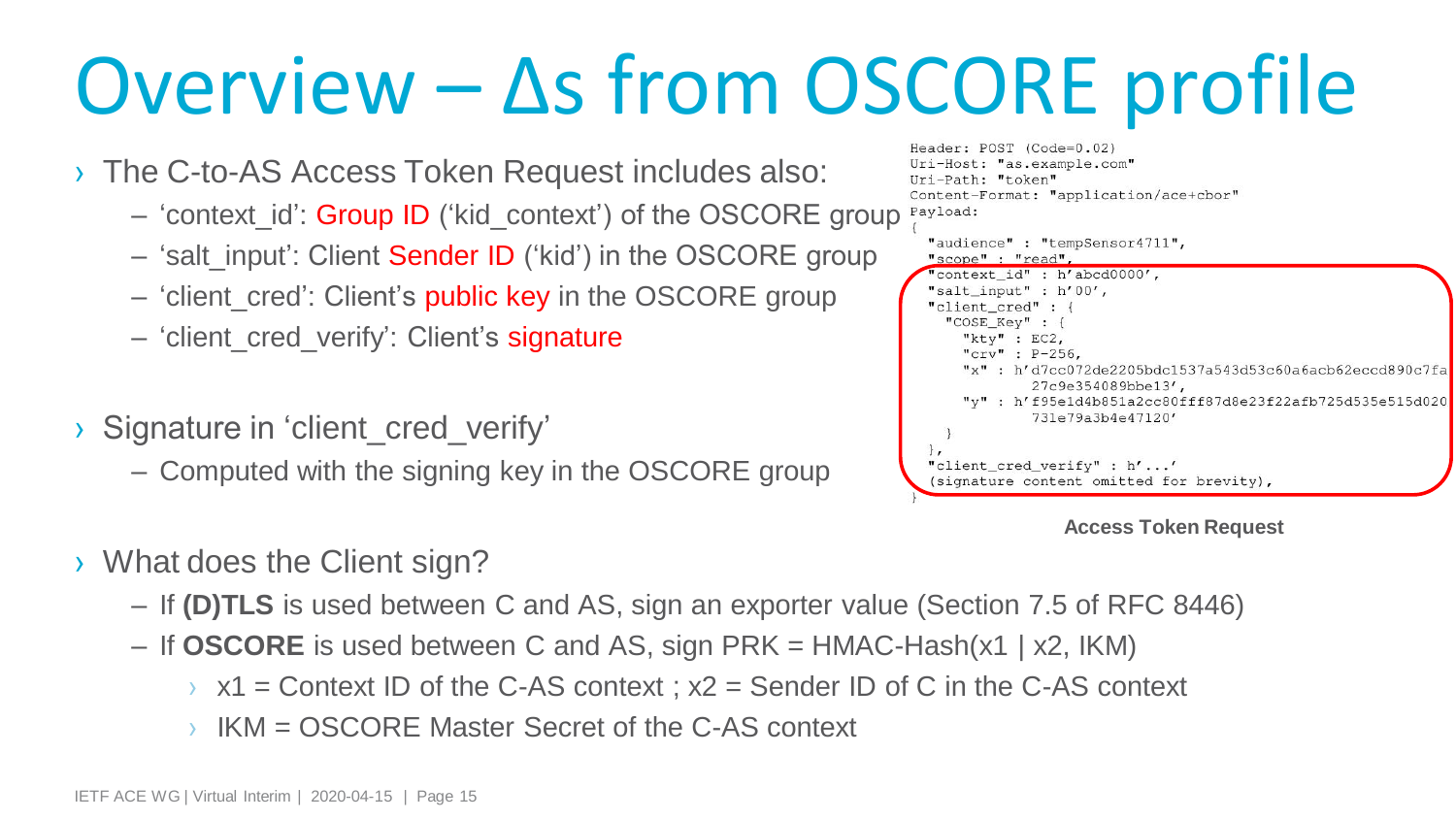# Overview – Δs from OSCORE profile

- › The AS-to-C Access Token Response includes also:
	- Same OSCORE Sec Ctx Object in the Access Token
- › The Access Token includes also:
	- 'salt input': Client Sender ID in the OSCORE group
	- 'contextid input' : **Group ID** of the OSCORE group
	- 'client cred': Client's public key in the OSCORE Group
- › Token POST and response
	- Exchange of nonces N1 and N2 as in the OSCORE profile
	- RS checks the public key of C with the Group Manager
	- RS stores {Access Token; Sender ID; Group ID; C Public Key}
	- Another group member cannot impersonate C

```
Content-Type: "application/ace+cbor"
Pavload:
   "access token": h'a5037674656d7053656e73...'
   (remainder of CWT omitted for brevity).
  "profile" : "coap group oscore",
   "expires in" : 3600,
   "cnf": \{"osc" :"alg" : "AES-CCM-16-64-128",
       "clientId" : h'a8',
       "serverId" : h'42',
       "ms": h'f9af838368e353e78888e1426bd94e6f',
       "salt" : h'1122',
       "contextId" : h'99'
           Access Token Response
"aud" : "tempSensorInLivingRoom",
"iat": "1360189224",
"exp": "1360289224",
"scope": "temperature_q firmware_p",
"cnf": {
  "osc" :"alg" : "AES-CCM-16-64-128",
    "clientId" : h'00',
    "serverId" : h'01',
        : h'f9af838368e353e78888e1426bd94e6f',
    "salt" : h'1122',
    "contextId" : h'99'
 salt_input": h'00',
"contextId_input" : h'abcd0000',
"client cred" : {
  "COSE Kev" : {
    "kty" : EC2,"crv" : P-256,
    "x" : h'd7cc072de2205bdc1537a543d53c60a6acb62eccd890c7fa
           27c9e354089bbe13',
   "y" : h'f95e1d4b851a2cc80fff87d8e23f22afb725d535e515d020
           731e79a3b4e47120'
```
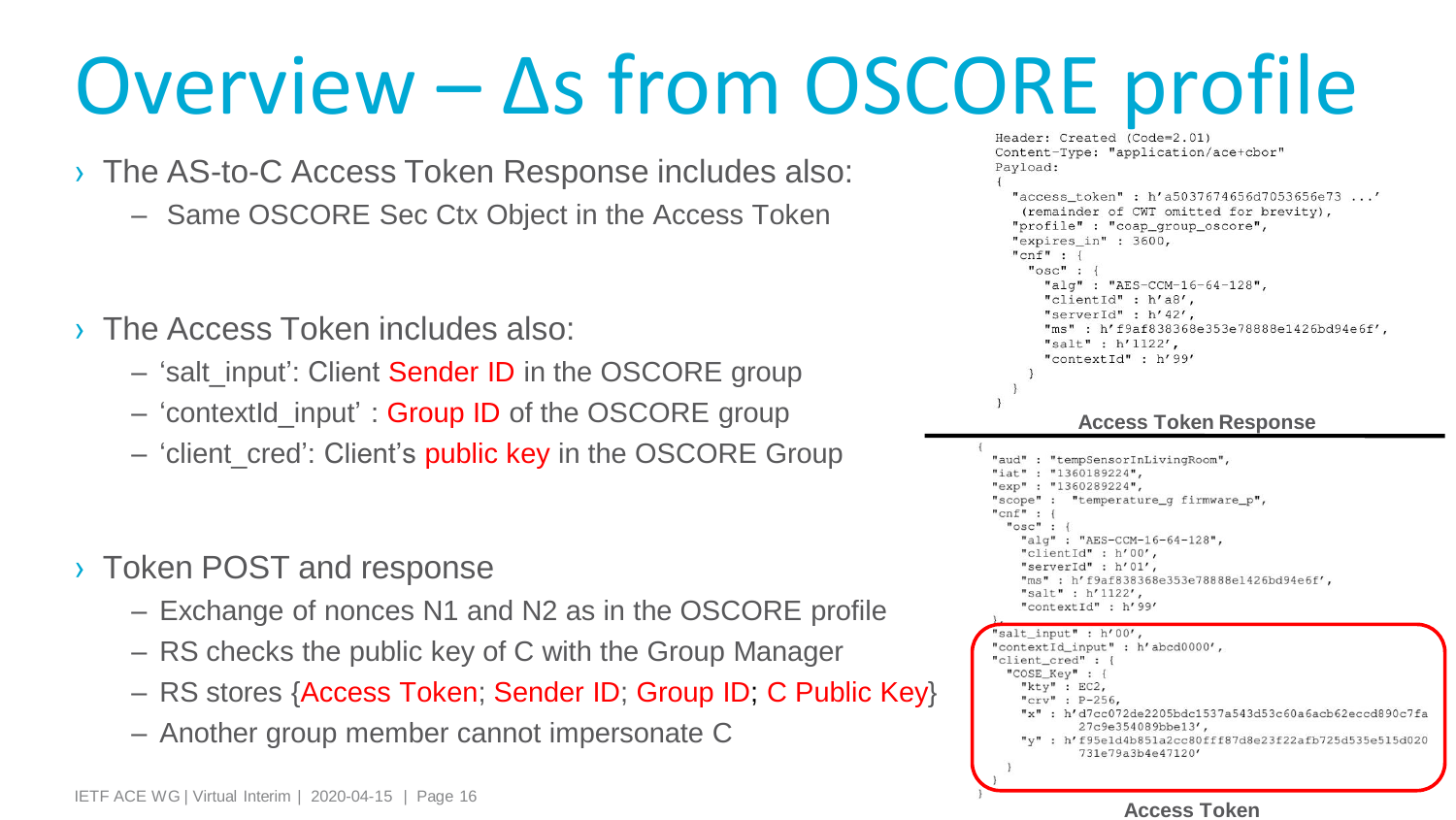### Overview – Δs from OSCORE profile

- › Derivation of the pairwise OSCORE Security Context *ctx*
	- Extended parameters, through more concatenations
	- Use also information related to the OSCORE Group
- $\rightarrow$  **Context ID** = GID | N1 | N2  $\vert$  CID
	- The Group ID of the OSCORE group is also in the Access Token, as "contextId\_input"
	- The context identifier indicated in the Access Token, in the "contextId" field of "osc"
- > **Salt** = SaltInput | MSalt | N1 | N2 | GMsalt
	- The Sender ID of C in the OSCORE group is also in the Access Token, as "salt"
	- The Salt indicated in the Access Token, in the "salt" field of "osc"
	- The Master Salt in the OSCORE group is known to C and RS as group members
- **› Master Secret = MSec | GMsec** 
	- The OSCORE Master Secret in the Access Token, in the 'ms' field of 'osc'
	- The Master Secret of the OSCORE group is known to C and RS as group members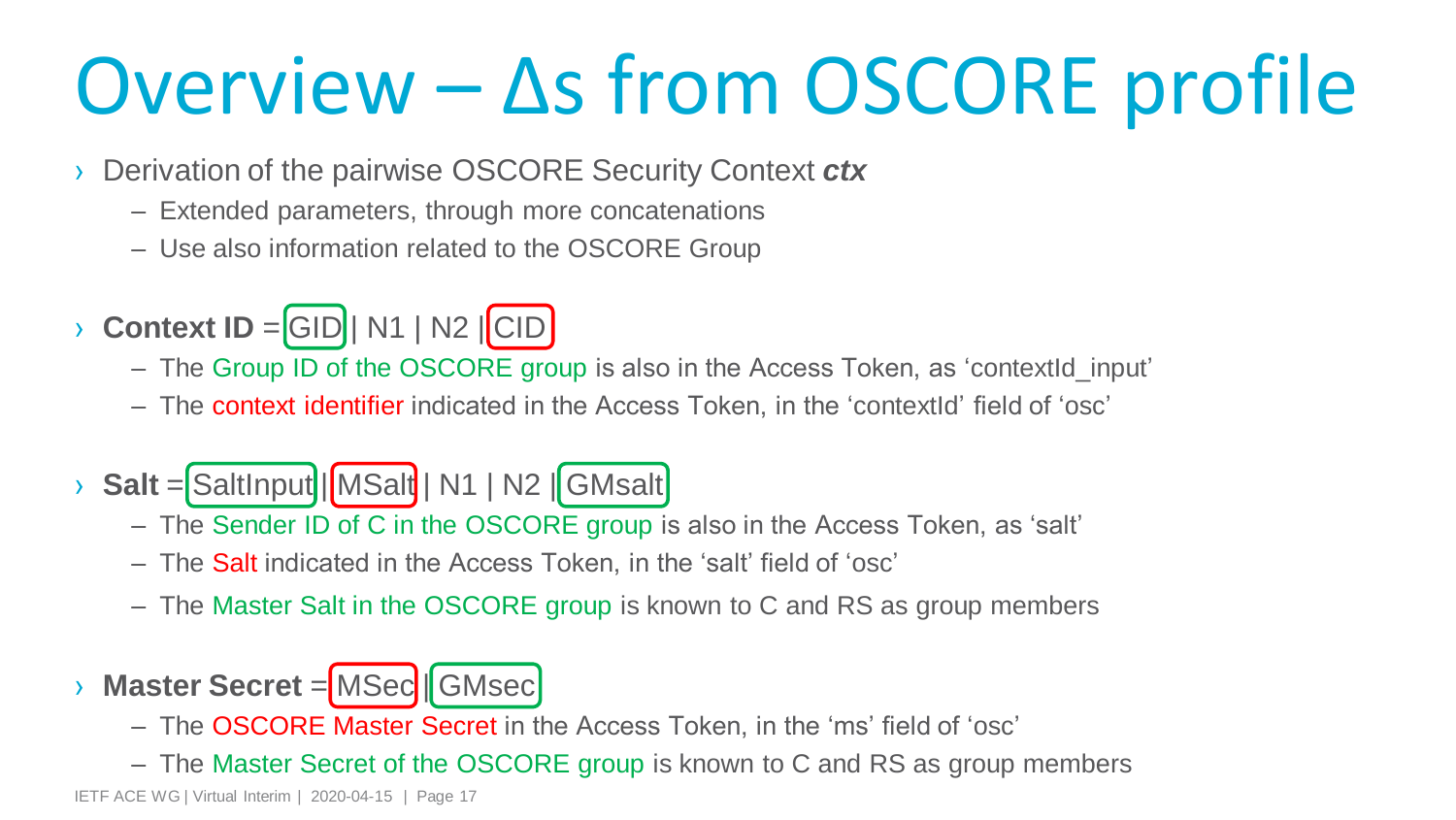C – RS1 pairing abcd0000: Group ID ('kid') of C in the OSCORE group<br>abcd0000: Group ID ('kid\_context) of the OSCORE group abcd0000: Group ID ('kid\_context) of the OSCORE group

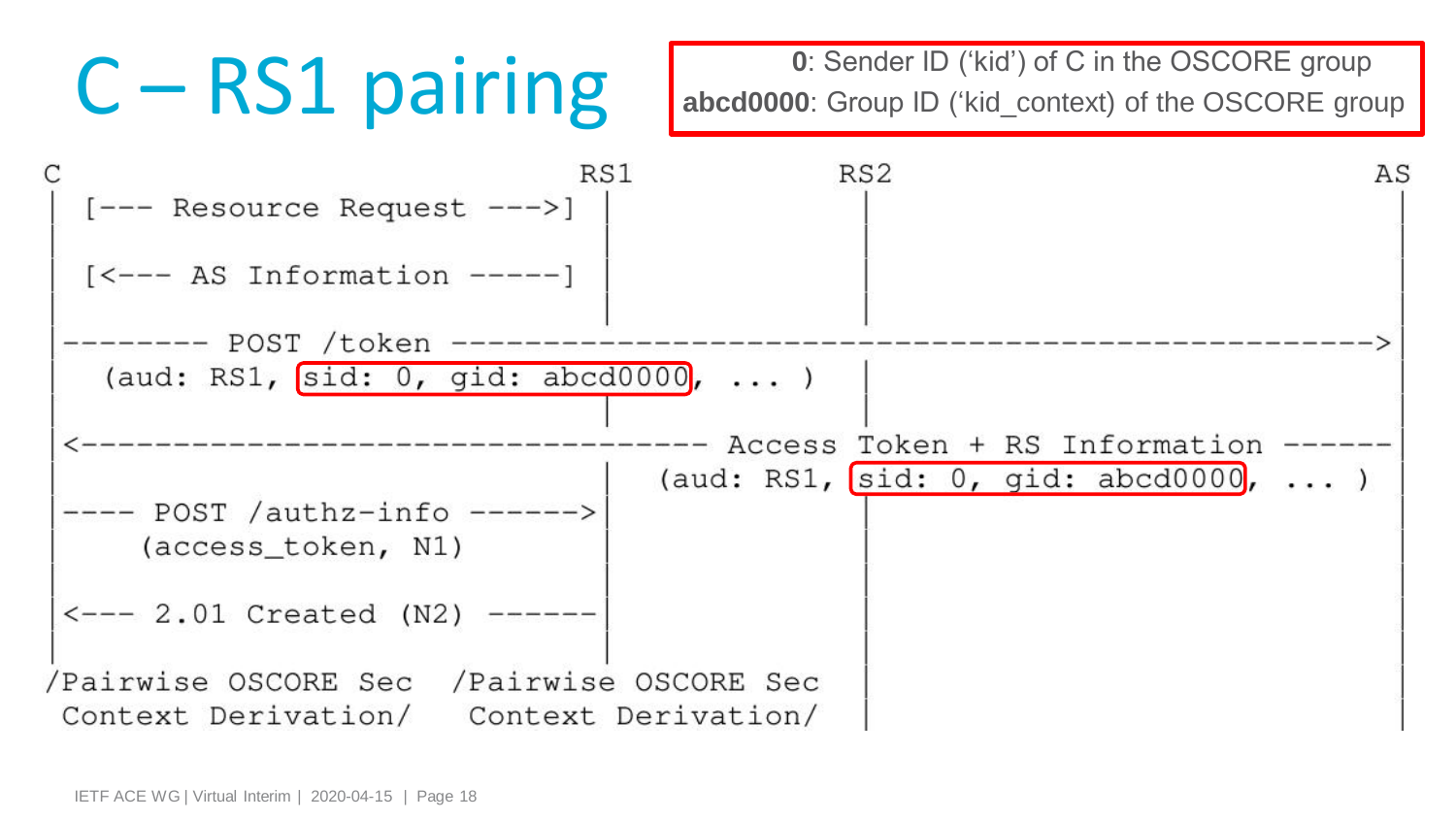C – RS2 pairing abcd0000: Group ID ('kid') of C in the OSCORE group<br>abcd0000: Group ID ('kid\_context) of the OSCORE group abcd0000: Group ID ('kid\_context) of the OSCORE group